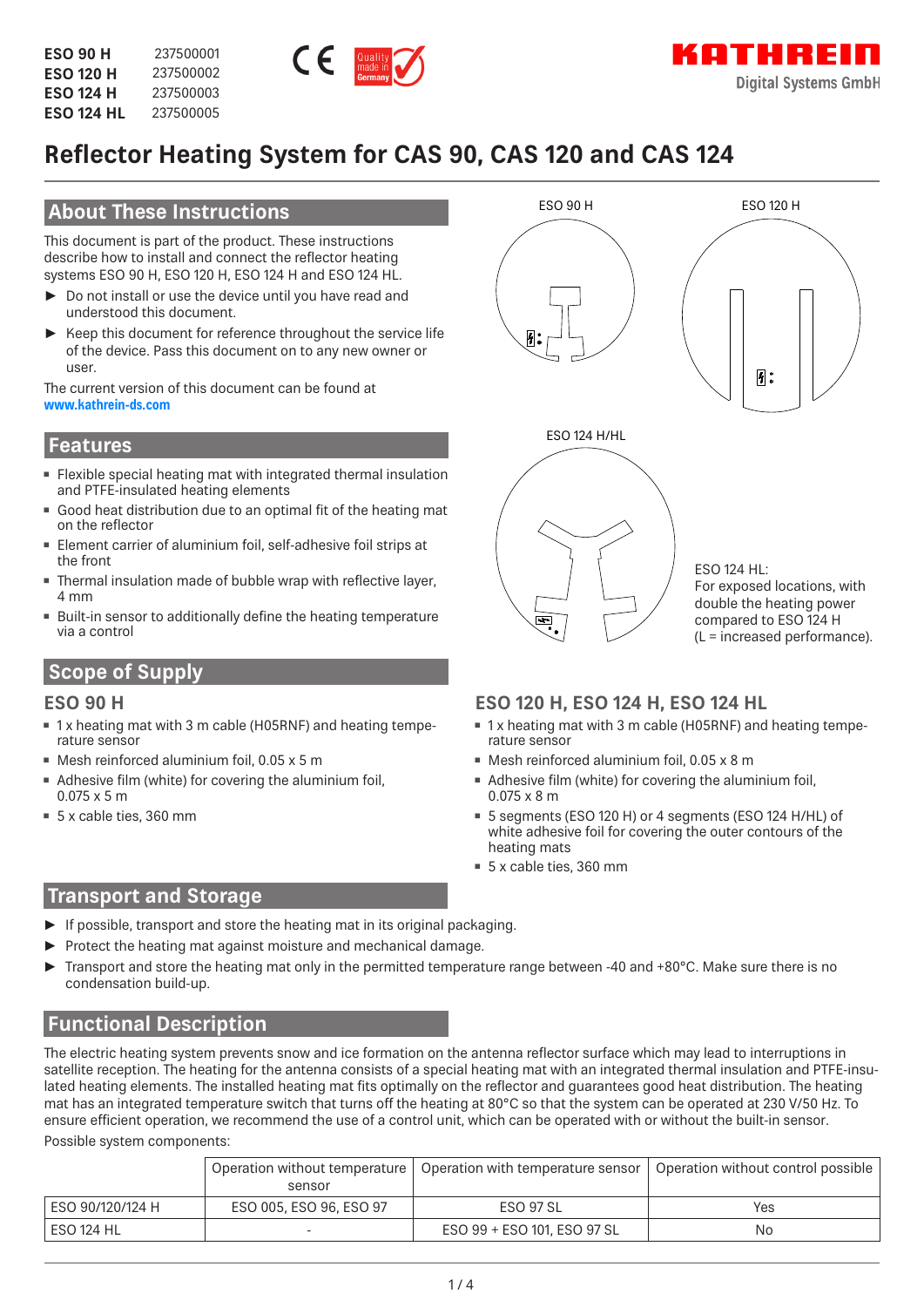# **Intended Use**

The ESO 90 H, ESO 120 H, ESO 124 H and ESO 124 HL are reflector heating systems for the antennas CAS 90, CAS 120 and CAS 124. They are used to prevent snow and ice formation on the antenna reflector surface which could lead to interruptions in the satellite reception. Any other use, or failure to comply with these instructions or documentation and instructions enclosed with the devices, will result in voiding of warranty or guarantee. The following circumstances result in the loss of all warranty and liability claims towards the manufacturer:

- ► Improper installation
- ► Use of non-specified mounting materials, which cannot guarantee the mechanical reliability of the antenna system
- Structural changes or interference with the components and mounting accessories in the kit, which could endanger both the mechanical and functional reliability
- Failure to observe installation and safety instructions in these instructions

# **Installation and Safety Instructions**



#### **DANGER!**

#### **Danger to life from electric shock when touching electrical installations!**

- ► Disconnect all devices and units from the power supply during installation.
- ► In order to comply with the regulations for outdoor installation according to DIN VDE 0100 Part 610, it is recommended to have a residual current circuit breaker with a residual current of 0.03 A installed.
- Make sure that installation and connection are only carried out by qualified personnel.
- Make sure that modifications to electrical installations are only carried out by a specialist. Do not make any unauthorised changes yourself.



#### **WARNING!**

#### **Risk of severe injuries during installation due to falling from or through the roof or falling parts!**

- ► Wear sturdy shoes with non-slip soles.
- ► Use a working platform.
- Make sure that the person carrying out the installation or repair has a secure position to stand and hold on whilst working.
- Make sure that the person carrying out the installation or repair does not suffer from vertigo and can move around safely on the roof or installation site.
- Make sure that the vehicle roof is sufficiently strong and stable.
- ► Make sure that there is nobody underneath the antenna during installation/dismantling.

### **Installing the Reflector Heating**

#### **Required tools and equipment**

- Knife
- Scissors

#### **Installing the heating mat**

#### **Processing temperature**

The most favourable processing temperatures (object temperature and ambient temperature) are between +15°C and +30°C. Processing below these temperatures is not recommended. Below the recommended temperatures, the adhesive may become too hard and thus not achieve the desired adhesion.

The build-up of condensation must be avoided in any case. Condensation may build up when the adhesive tape and/or the surfaces to be bonded are moved from a cold to a warmer environment. If this is the case, sufficient time must be allowed after transport and before bonding, so that all joining parts have the same temperature in the range indicated above.

1. Clean and degrease the antenna back panel.

The surface to be bonded must always be dry, free from dust, grease, oil, oxides, separating agents and other contaminants. Isopropanol, ethanol, acetone, ethyl acetate, toluene or petrol can be used to remove dust, grease, oil, separating agents and other contaminants. Other standard cleaning agents that do not leave any residues are also suitable. Please observe the respective safety regulations of the manufacturers of the solvents and cleaning agents.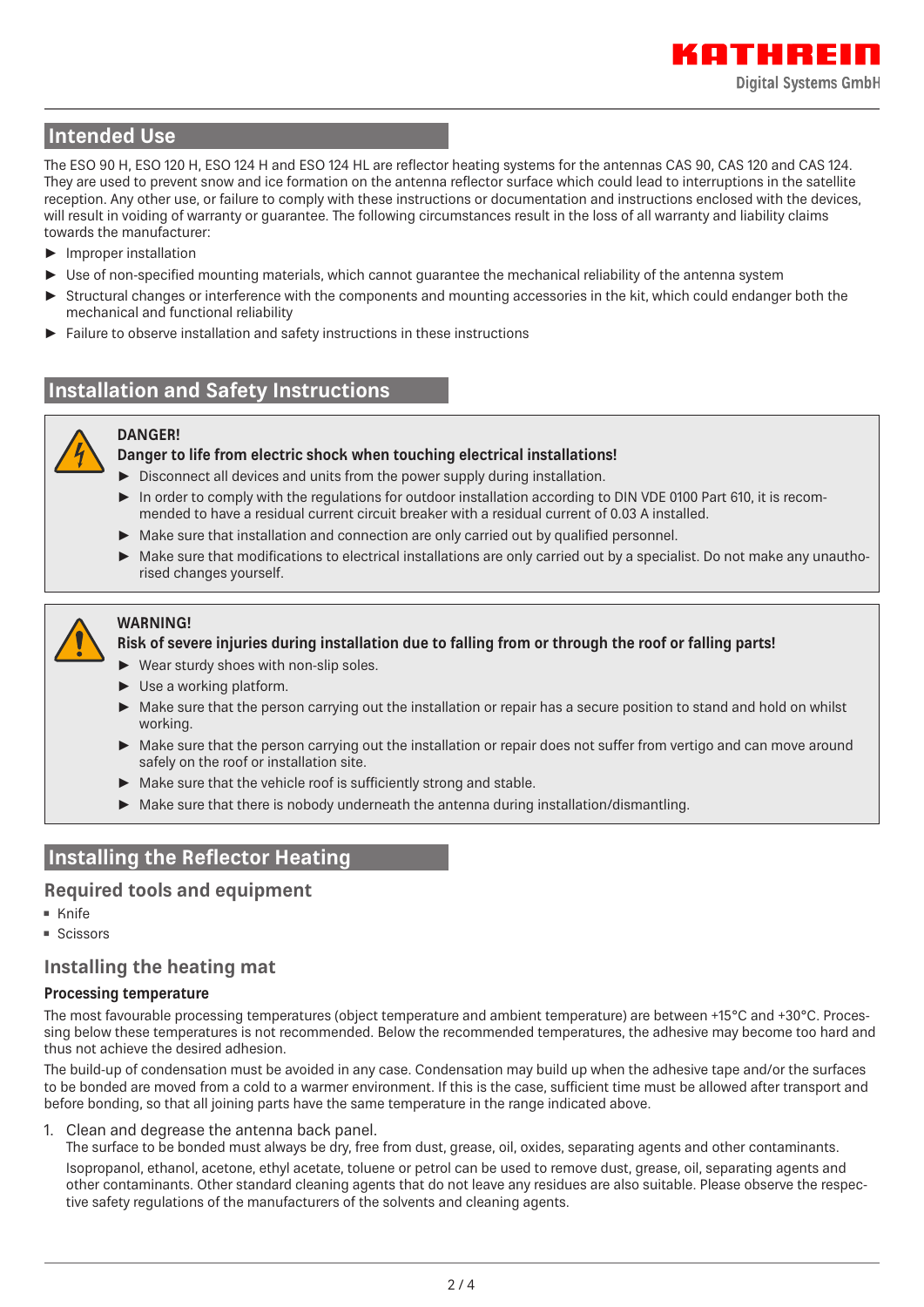

- 2. Hold the heating mat on the antenna back panel to check the position. Before final bonding, place the heating mat on the back of the antenna and check if it fits correctly.
- 3. For affixing it, hold the heating mat in place.



# **CAUTION!**

#### **Risk of material damage due to the incorrect attachment of the heating mat!**

If the heating mat is not attached to the antenna correctly, it can tear when the adhesive film is being removed.

- ► Make sure that the heating mat is aligned correctly. To do so, place the heating mat flush with the outer edge of the antenna and pay attention to equal distances at the antenna bracket. After the heating mat has been affixed, a correction is no longer possible!
- $\blacktriangleright$  If possible, ask a second person to hold the heating mat.
- 4. Gradually remove the protective film from the adhesive surface and press the heating mat firmly in place.
- 5. Press the heating mat firmly to the antenna back panel. It can take up to 72 hours before the final adhesive strength is reached.
- 6. To prevent moisture and insects from entering the heating mat, adhere the mesh-reinforced aluminium foil all along the edges of the mat.
- 7. Clean the surface to be covered with the mesh-reinforced aluminium adhesive tape (see 1.) to ensure the greatest possible adhesive strength of the white adhesive foil.
- 8. Cover the aluminium adhesive tape with the white adhesive foil.  $_{{}^{{}^{\text{top}}}}$ Stick the outer contours of the heating mats with the segments according to the labelling on the carrier foil and the other contours with the enclosed 75 mm wide adhesive foil.



### **Connecting the Cables**



#### **WARNING!**

- **Risk of serious injury and material damage to the device!**
- ► Make sure that this work is only carried out by qualified personnel.
- 1. Run the connecting cable of the heating mat and the sensor cable along the antenna carrier to the control unit.
- 2. Secure both cables with cable ties.
- 3. Run the cables from the bottom through the screw connection into the control device.
- 4. Run the mains cable from the bottom through the corresponding screw connection into the control device.
- 5. Before connecting the cables in the control cabinet, check the heating for contact and insulation resistance (R):

|                       |              | ESO 90 H        | <b>ESO 120 H</b>       | ESO 124 H          | <b>ESO 124 HL</b>    |
|-----------------------|--------------|-----------------|------------------------|--------------------|----------------------|
| Contact resistance    | Target value | 151.6 – 167.6 Ω | $70.1$ – 77.5 $\Omega$ | $81.4 - 90 \Omega$ | $37.5 - 41.5 \Omega$ |
|                       | Actual value |                 |                        |                    |                      |
| Insulation resistance | Target value |                 | $>999$ MQ              |                    |                      |
|                       | Actual value |                 |                        |                    |                      |

# **Dismantling the Reflector Heating**

- 1. Disconnect all cables leading to the control unit and the heating mat. Observe the ""Installation and Safety Instruc**tions" on page 2**.
- 2. Use hot air to remove the heating mat (including adhesive residues) from the back of the antenna.
- 3. Install a new heating mat on the back of the antenna as soon as possible (see **""Installing the Reflector Heating" on page 2**).



When removing the film, adhesive residues may remain, which can only be removed entirely with considerable effort. You can install the new heating mat over these adhesive residues.